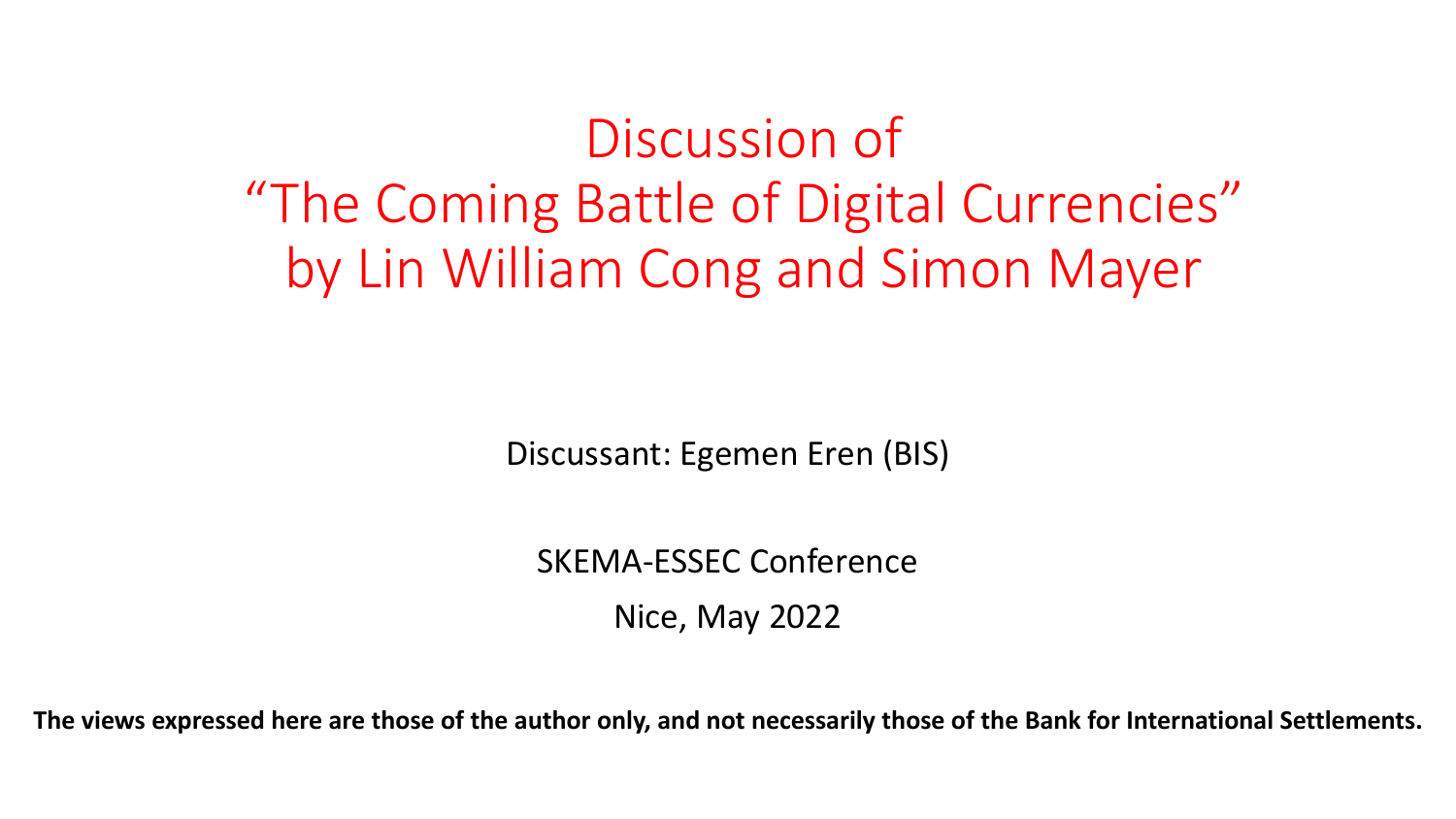# Summary of results

- Currency competition features feedback effects, leads to dollarization (which is bad).
- Crypto hurts strong currencies, but if it mitigates dollarization: benefit weaker currencies.
- Weaker currency's CBDC hurts crypto more.
- CBDC issuance pecking order.
- Stablecoins can do the legwork for dominant currencies. Weaker countries might face a digital dollarization challenge.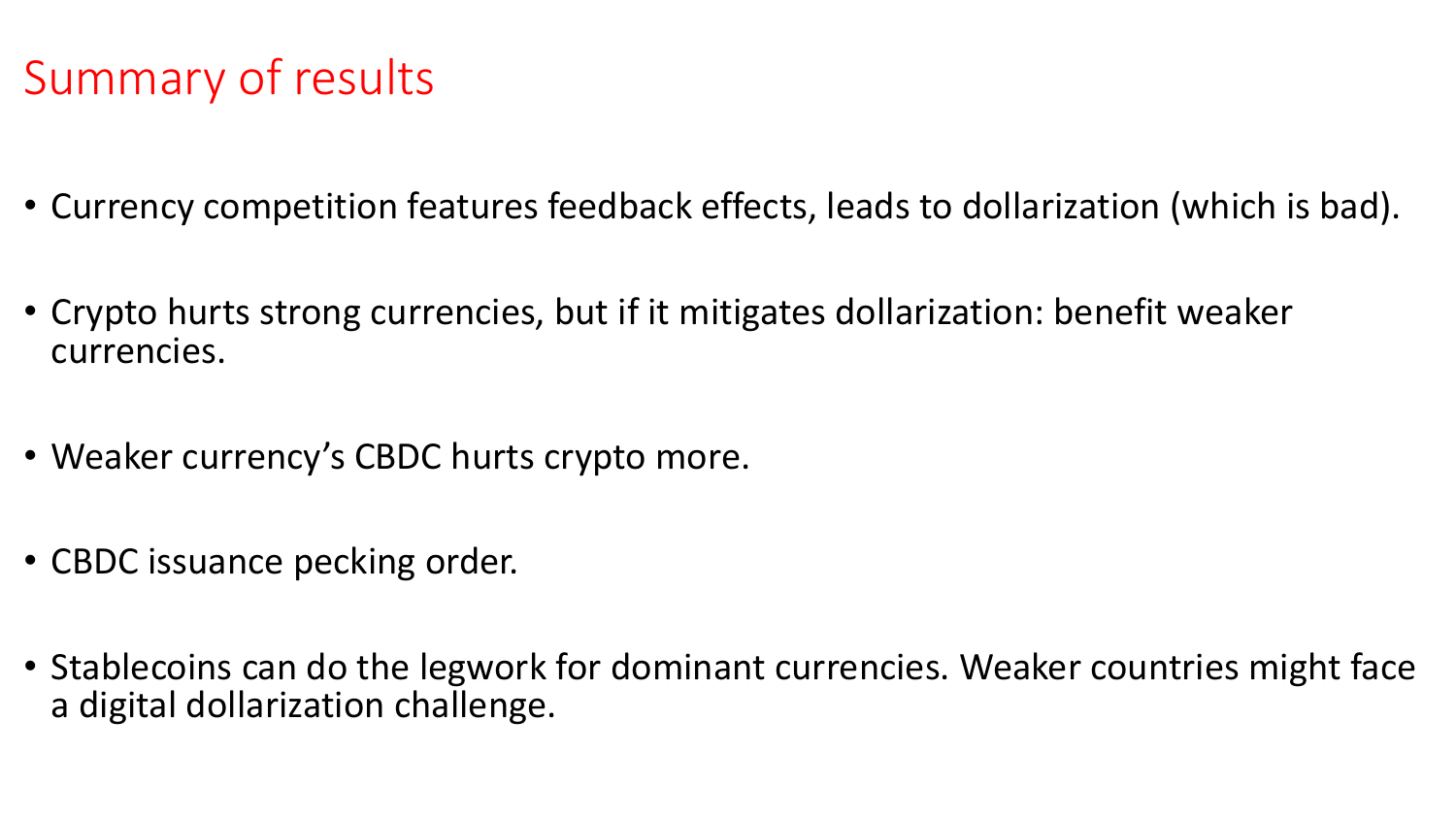## Main points

- Overall assessment:
	- This is a nice model on competition between "convenience providers" with different characteristics.
	- The paper aims to marry two hot topics: international monetary system and CBDC.
	- It is a very hard to do this in a satisfactory manner. The paper would benefit from a narrower scope.
- Big picture comments:
	- Too stylized to study the international monetary system.
	- Not really about CBDC: Everyone can already access every currency digitally. Does (cross-border) CBDC add any<br>marginal convenience (Eichengreen (2021))?
	- Better focus: competition in innovation between the CB, banks, fintechs to provide convenience (same currency)?
- Model comments:
	- Limitations of OLG: risk compensation, UIP?
	- Debt?
	- Bubbles and bursts in crypto.
	- Stablecoins are banks?
	- Empirical backing to some of the claims?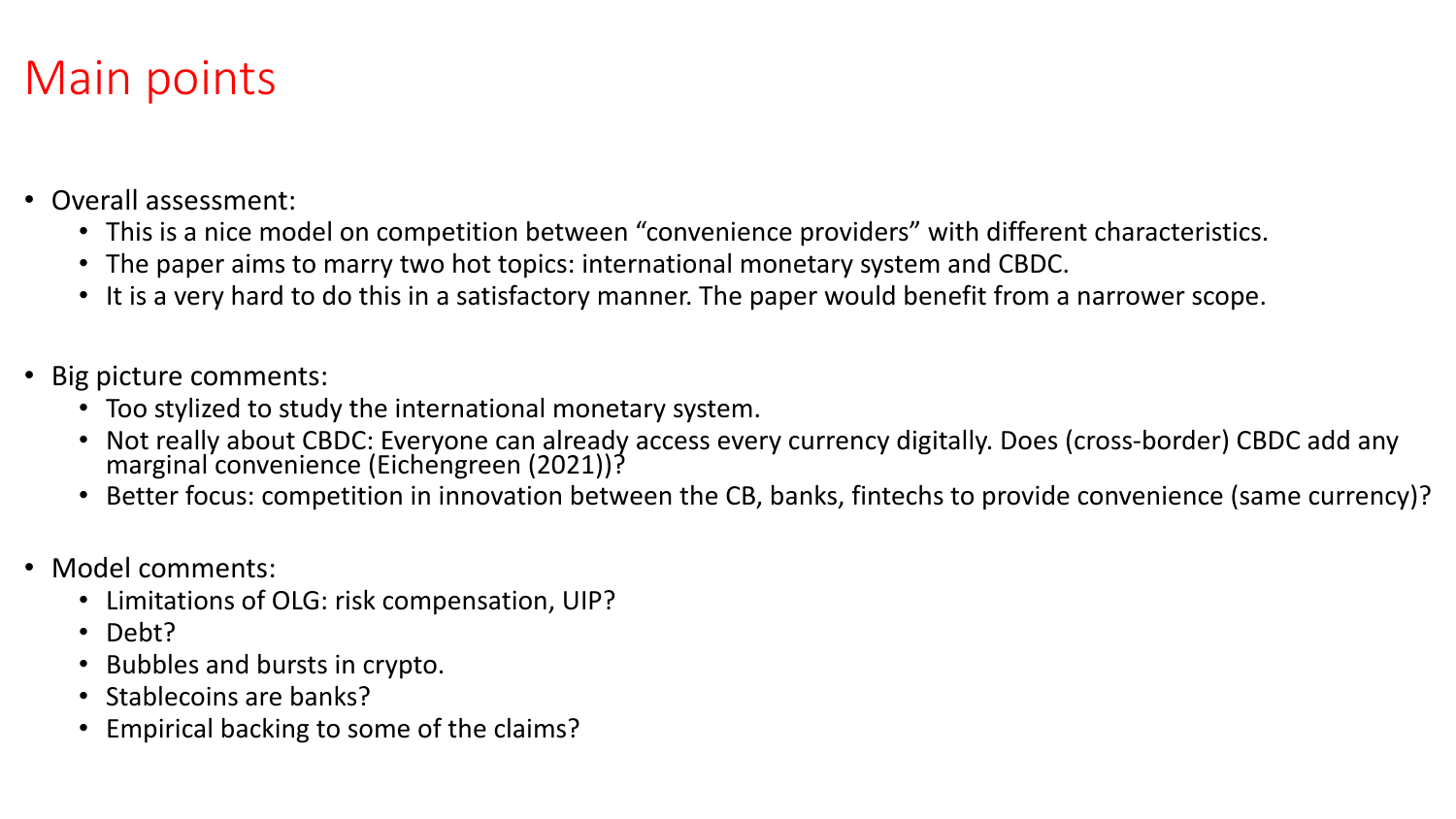### CBDC working through convenience yields: not a good assumption

- All payments that matter for the international monetary system are already digital.
- Cash is only used for domestic small-value transactions no relevance for the IMS.
- Problems of convertibility, trust in China etc remain with CBDC.
- Cross-border payments and CBDC (Eichengreen (2021)):
	- There are 150 currencies. With a vehicle currency, you need 149 bilateral arrangements.
	- If we did cross-border settlements with CBDC, you would need >11,000 bilateral arrangements.
	- I don't see how this is more convenient. Even if it is, to what extent would it matter for the IMS?
	- You need strong arguments against Eichengreen if CBDC works through convenience and matters for the IMS.
- Cash: zero return, CBDC would probably pay + interest. Eat into seignoriage revenues.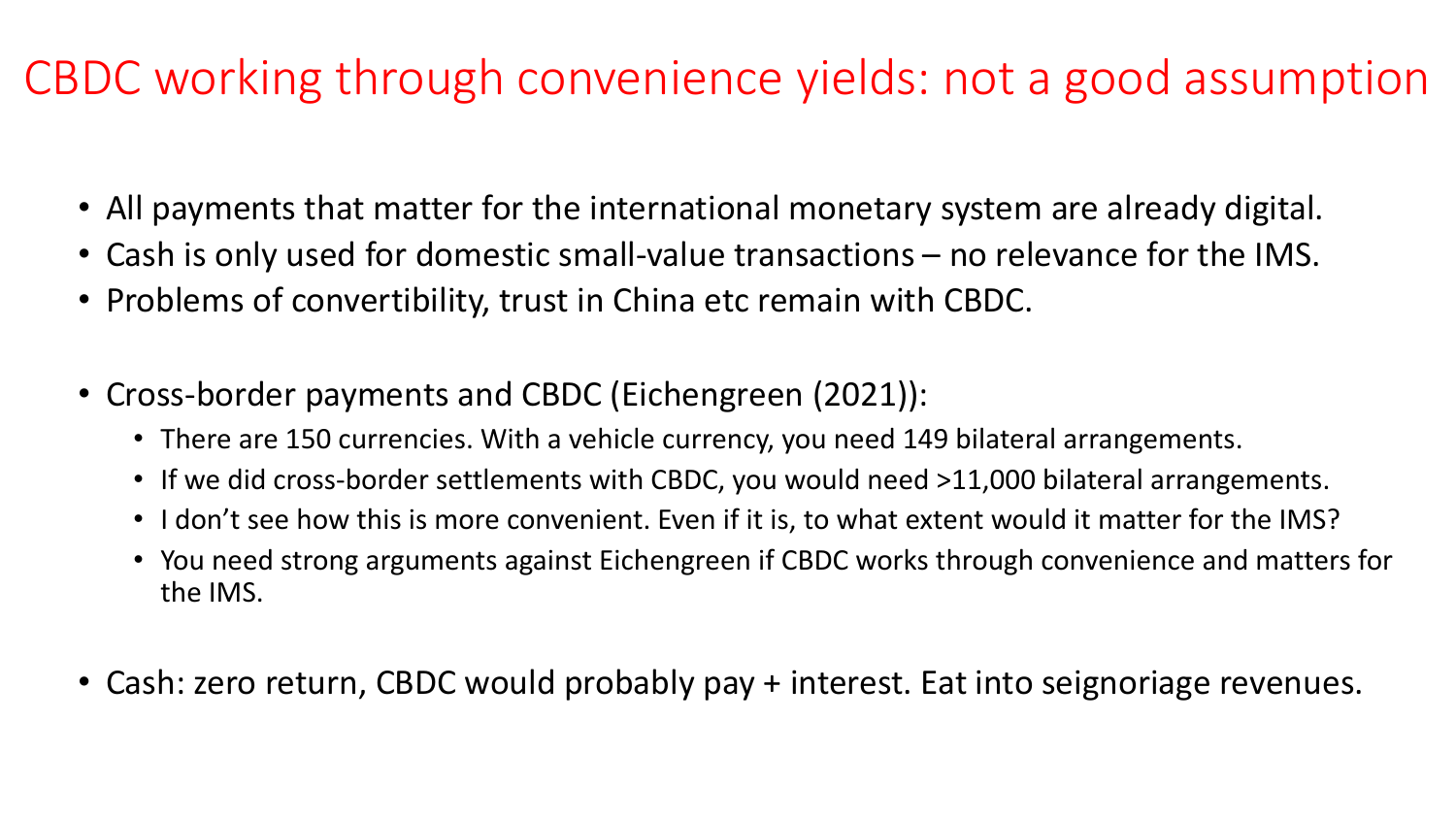#### Less is more? Narrower scope can make the model shine

- The framework is ideally suited (perhaps with some modifications) to discuss competition between the central bank (A), banks (B) and payment firms/crypto etc as (C) as "convenience providers" within the same currency.
- Model competition in innovation between these players.
- How do banks' incentives to innovate change with the entry of fintech players? What are the implications for the central bank (CB innovation can be CBDC here)?
- Some of your pecking order insights might probably work in this setup: in countries with weakest banks, payment firms are gaining more market share (eg M-Pesa).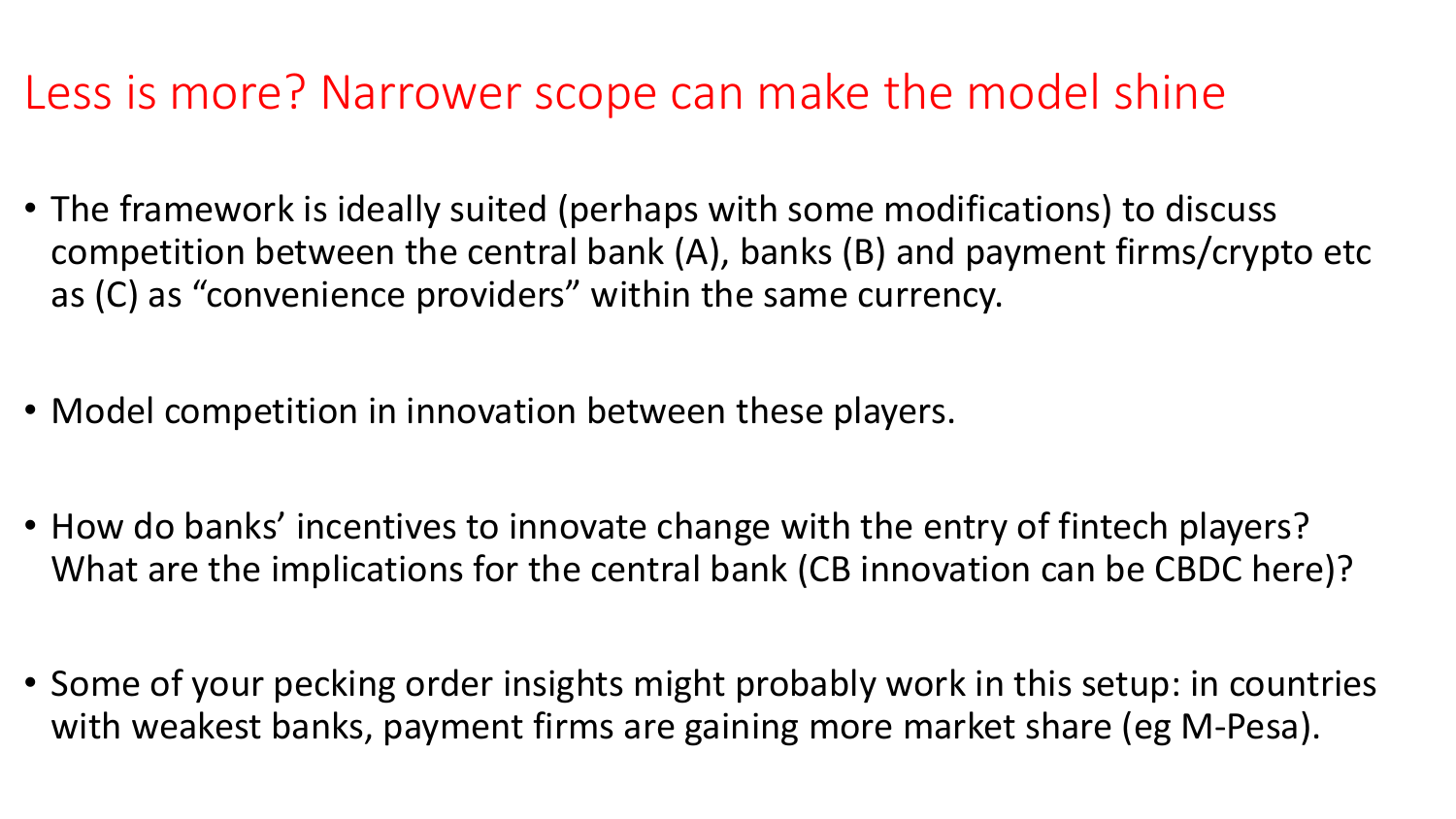#### Questions about the model

- Where is the risk compensation? What is the time horizon?
	- Normally, there should be a UIP condition with interest rates, risk premia that compensates investors for risk.
	- OLG complicates things. New generations cannot contract, so they are facing debasement.
	- How realistic is this? What is the time horizon in your mind? To say something about the IMS: need UIP.
- Dollar's dominance in finance is more prevalent than in the real economy (CGFS (2020)).
	- Theoretically, borrowers like currencies that depreciate in bad times (Eren and Malamud (2022)).
	- If endowments come later and you need to borrow first, then that would give country B an advantage. Potentially overturns a lot of the results. Worth trying to solve a version with debt.
- "The dominant currency A is the stronger currency because it has less inflation/depreciation."
	- Why is A the USD and not JPY or CHF or EUR (inflation is lower in all)?
- Bubbles and busts in crypto?
	- The price process for crypto is key in determining if dollarization is bad.
	- What happens if there is a bubble component in crypto which can probabilistically burst? Similar to the tax?
- Stablecoins are banks? Can you make a historical case for the role of banks for the USD dominance?